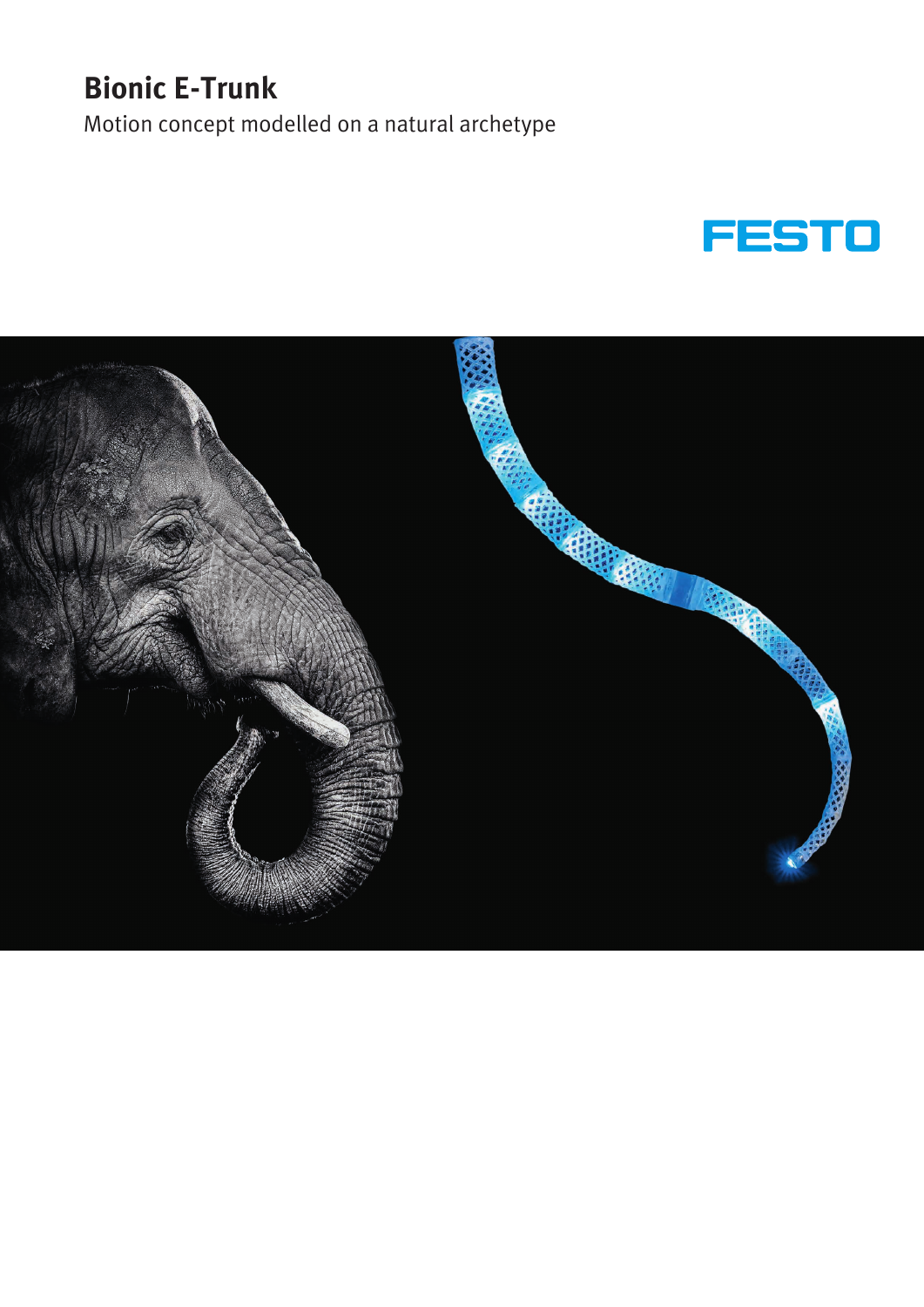# **Bionic E-Trunk** Motion concept modelled on a natural archetype



For years now, the Bionic Learning Network – an alliance between Festo and universities, institutes and development firms – has been developing research platforms whose basic technical principles are derived from nature. One such recurring theme is the unique movements and functions of the elephant's trunk.

#### **Pneumatic predecessors from the Bionic Learning Network**

With the Bionic Handling Assistant (2010), the BionicMotionRobot (2017) and the BionicSoftArm (2019), a series of pneumatic lightweight robot arms has emerged over time. Thanks to their flexible bellows structures, they can effortlessly implement the flowing movement sequences of the natural archetype they are modelled after.

Depending on the desired action, the bellows can bend freely and stiffen as required. Their inherent flexibility and low dead weight allow for a direct and safe collaboration between humans and machines.

In due course, the bionic concepts became more compact, smaller in size and quicker to put into operation. The modular design of the BionicSoftArm, for example, allows easy adaptation to a wide variety of applications and needs.

# **Electrically driven miniature**

For the delicate Bionic E-Trunk, our developers, together with the Centre for Mechatronics and Automation Technology in Saarbrücken, Germany, have taken the idea of miniaturisation further and implemented the natural forms of movement for the first time as an electrically driven miniature.

The Bionic E-Trunk is made up of two 140-millimetre-long segments with a tapered diameter. Its core comprises a structure made of 3D-printed material and a super-elastic rod for longitudinal stabilisation. Thin wires made of a special metallic material, a so-called shape memory alloy, are arranged around this centre, which resembles a spinal column.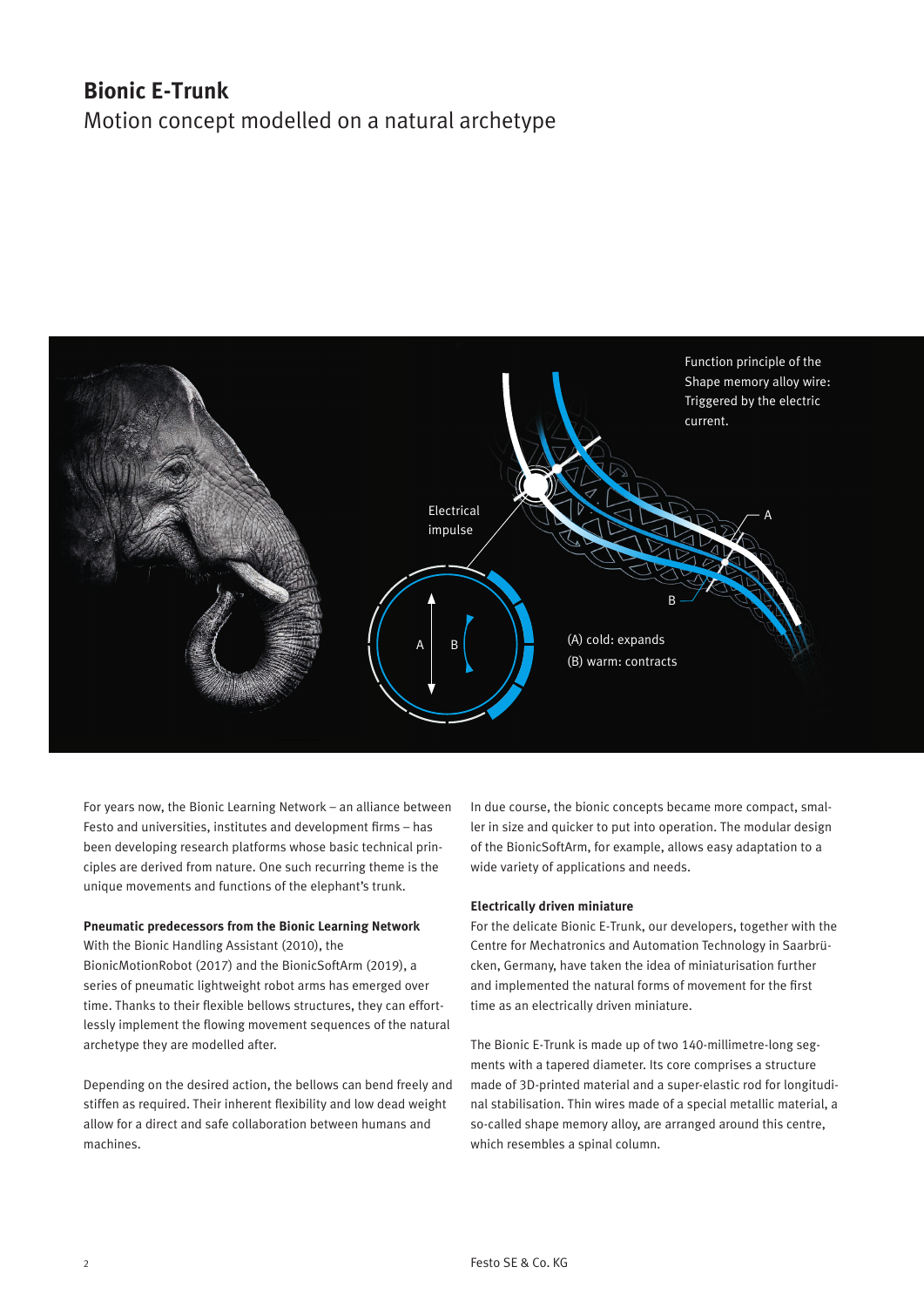

#### **Artificial muscles with shape memory alloy**

The shape memory alloy exists in two different structures depending on the temperature: If it is heated – for example with the help of electricity – the wires shorten. When they cool down, they 'remember' their former shape and return to their original position. This allows the Bionic E-Trunk to be bent individually and in a controlled manner in any spatial direction. The thinner the wires are, the faster they heat up, cool down again, and thus react more directly to their control.

#### **Controlled, delicate movements**

When building the concept, the developers chose a similar arrangement to the pneumatically driven trunk projects of the past. Three wire bundles, each consisting of two or four individual wires, are arranged per segment. It can thus be steered in a defined direction depending on the separate activation of the wires. In interaction with each other, these artificial muscles in the elements provide the fluid and flexible movements of the Bionic E-Trunk.

Thanks to its low dead weight of only twelve grams, the trunk can be moved easily with the actuators made of shape memory alloys. Compared to other drive principles, these have the highest forceto-weight ratio.

# **Conceivable applications and potential uses**

When combined with a micro gripper, the Bionic E-Trunk could be used to handle small objects. In addition, the concept would enable a dosing process in the life science sector. For this purpose, a flexible hose could be attached to the side of the structure. This could be used to remove liquids from vessels and transfer them to other containers. It would also be conceivable to emit targeted air streams to clean constricted areas.

While the pneumatic predecessors were used exclusively to demonstrate the form-fitting gripping of objects, the Bionic E-Trunk can be used to implement other functions of the elephant's trunk, namely, the intake and delivery of liquids or air.